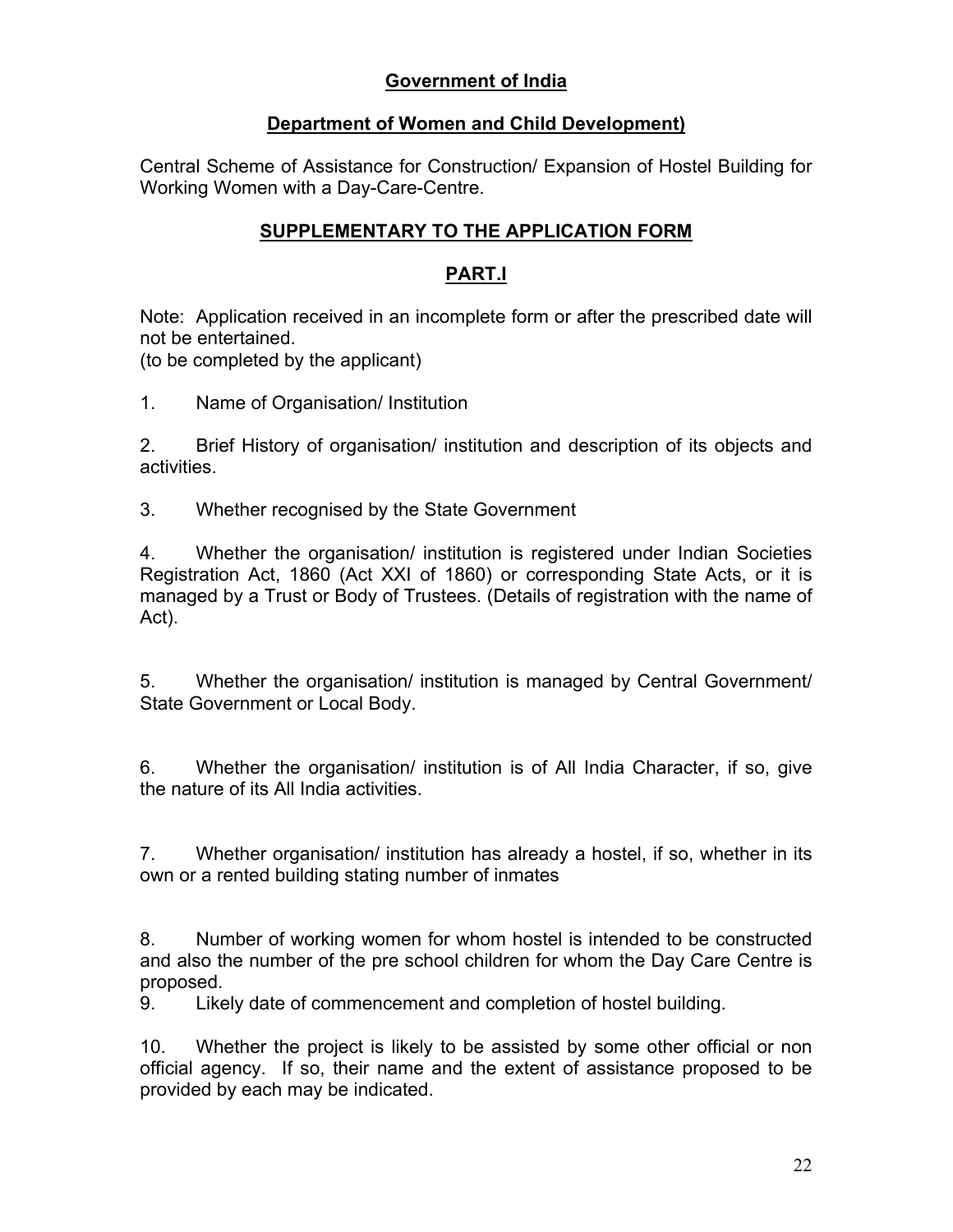11. Justification of the project indicating the outstanding features which entire it to Central Assistance.

12. (a) Total estimated expenditure on the project

(b) Amount of grant required from the Government of India.

( c) Source (s) from which the balance expenditure is proposed to be met.

13. Whether necessary land for the proposed building is available if so, give details in India (location and area) with evidence for ownership.

14.(a) Details of plinth area to be constructed in relation to the number of working women for whom construction to be undertaken including number of rooms with capacity, number of floors toilets and common facilities.

(b) Whether plinth area is according to the standard laid down by the State Government/ Local Administration for similar projects.

( c) Whether trained staff and other suitable facilities for undertaking construction are available if so give details.

15. Whether the institution/ organisation is in a position to meet the balance expenditure, if so, indicate the source (s).

- 16. List of papers/ statements to be attached.
	- a. Prospectus of the Voluntary Organisation/ Institution of a brief description of its objects and activities.
	- b. Constitution of the organisation/ institution.
	- c. Constitution of the Board of Management and the particulars of each number.
	- d. Copy of the latest available Annual Report.
	- e. Detailed structural financial estimates of the hostel building, giving item-wise details of recurring and non recurring expenditure and the sources from which the remaining funds will be obtained.
	- f. Information relating to the grant received from promised by or the requests made to other bodies, e.g. State Governments, Local Bodies etc. for the construction of the proposed hostel building. The decisions of these bodies on such requests would be communicated to them.
	- g. A statement of the full receipts and expenditure of the voluntary organisation/ institution for the last two years and a copy of the balance sheet for the previous year certified by authorised Auditors / Chartered Accountant.